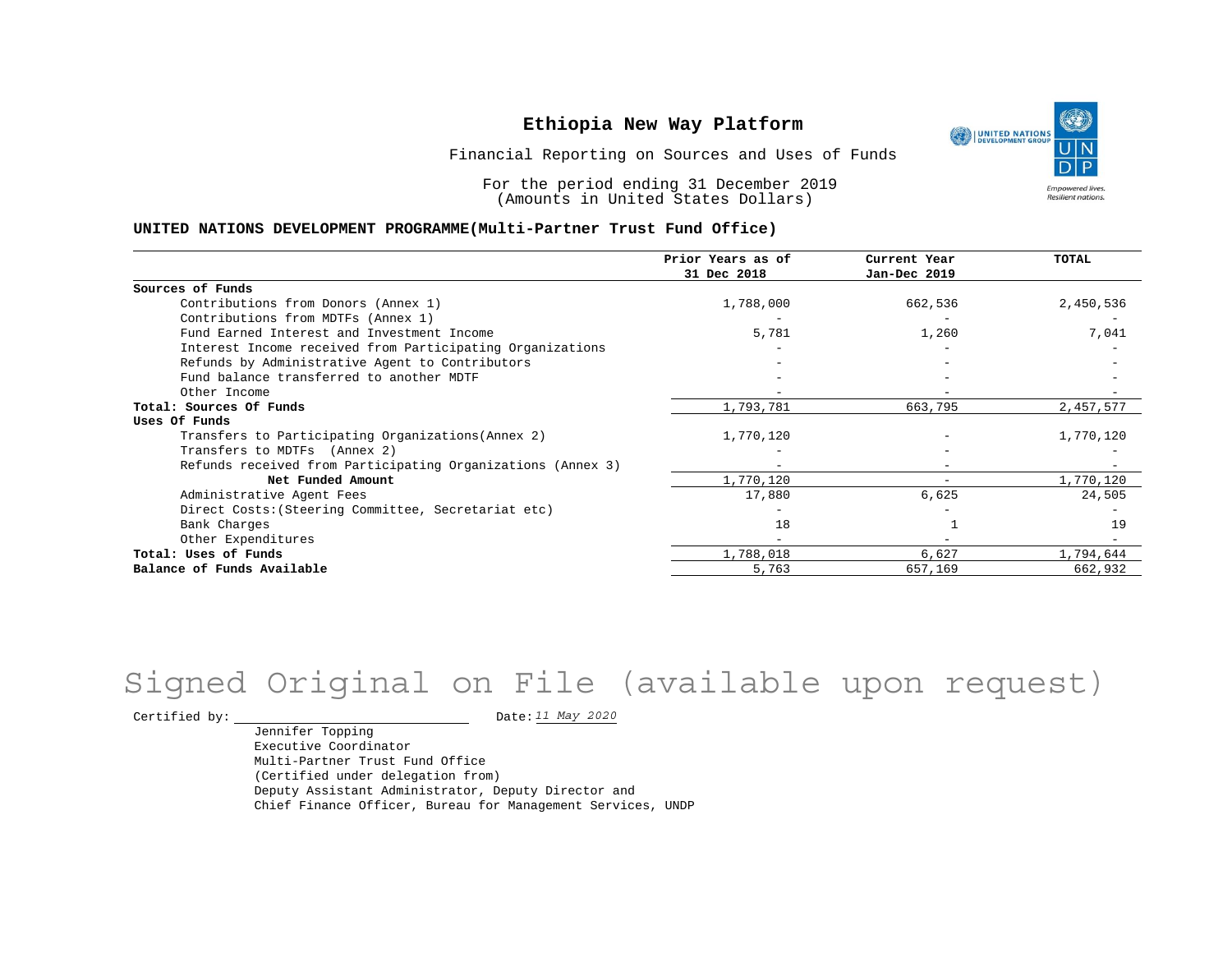

Financial Reporting on Sources and Uses of Funds

For the period ending 31 December 2019 (Amounts in United States Dollars)

#### **UNITED NATIONS DEVELOPMENT PROGRAMME(Multi-Partner Trust Fund Office)**

**Annex - 1: Contributions**

|                             | Prior Years as of | Current Year | TOTAL     |
|-----------------------------|-------------------|--------------|-----------|
|                             | 31 Dec 2018       | Jan-Dec 2019 |           |
| From Contributors           |                   |              |           |
| Austrian Development Agency | 1,788,000         | 662,536      | 2,450,536 |
| Total: Contributions        | l,788,000         | 662,536      | 2,450,536 |

## Signed Original on File (available upon request)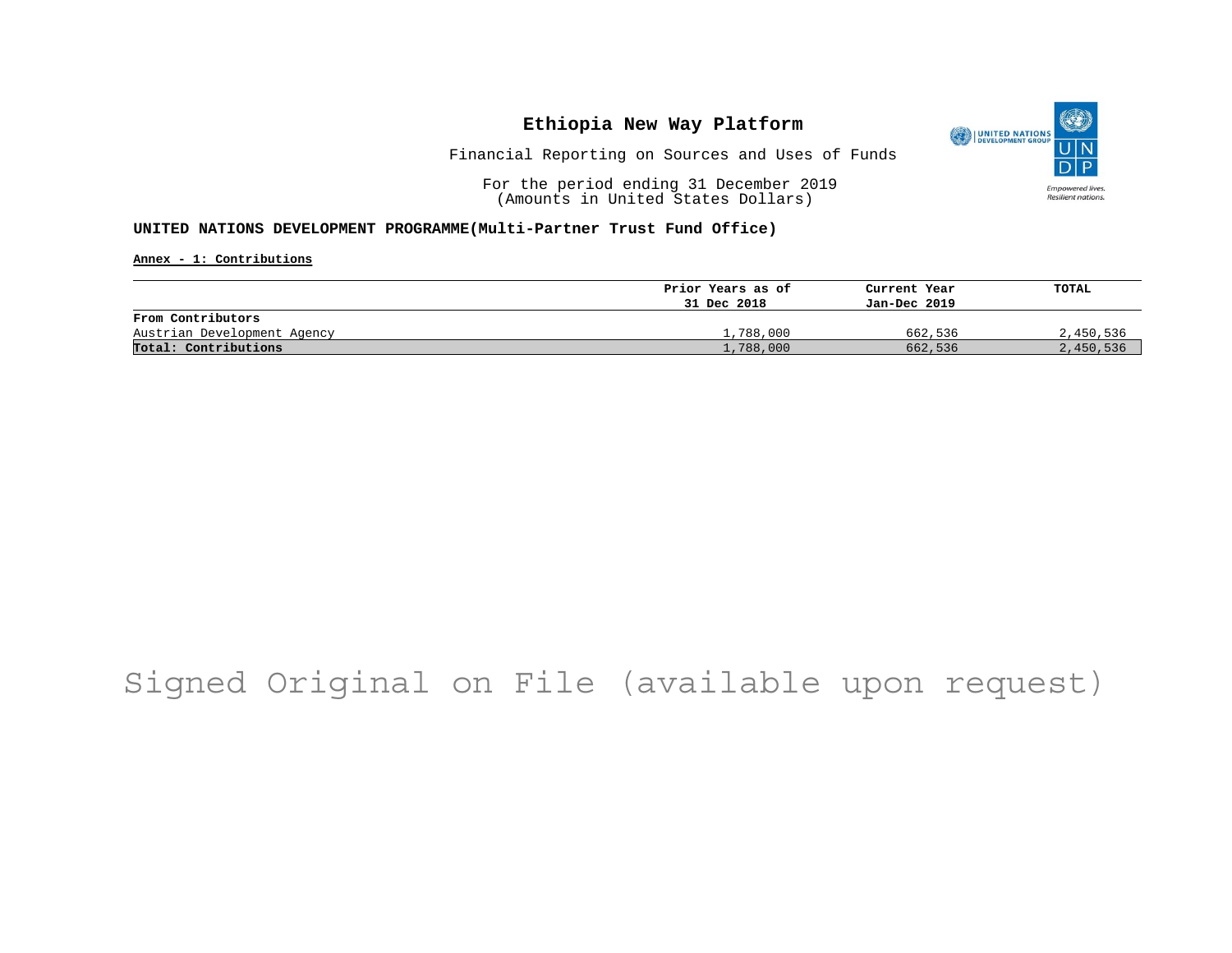

Financial Reporting on Sources and Uses of Funds

For the period ending 31 December 2019 (Amounts in United States Dollars)

#### **UNITED NATIONS DEVELOPMENT PROGRAMME(Multi-Partner Trust Fund Office)**

**Annex - 2: Transfers**

|                                | Prior Years as of | Current Year                 | TOTAL     |
|--------------------------------|-------------------|------------------------------|-----------|
|                                | 31 Dec 2018       | Jan-Dec 2019                 |           |
| To Participating Organizations |                   |                              |           |
| <b>FAO</b>                     | 885,060           | $\overline{\phantom{m}}$     | 885,060   |
| <b>UNDP</b>                    | 885,060           | $\qquad \qquad \blacksquare$ | 885,060   |
|                                |                   |                              |           |
| Total Transfers                | 1,770,120         | $-$                          | 1,770,120 |

## Signed Original on File (available upon request)